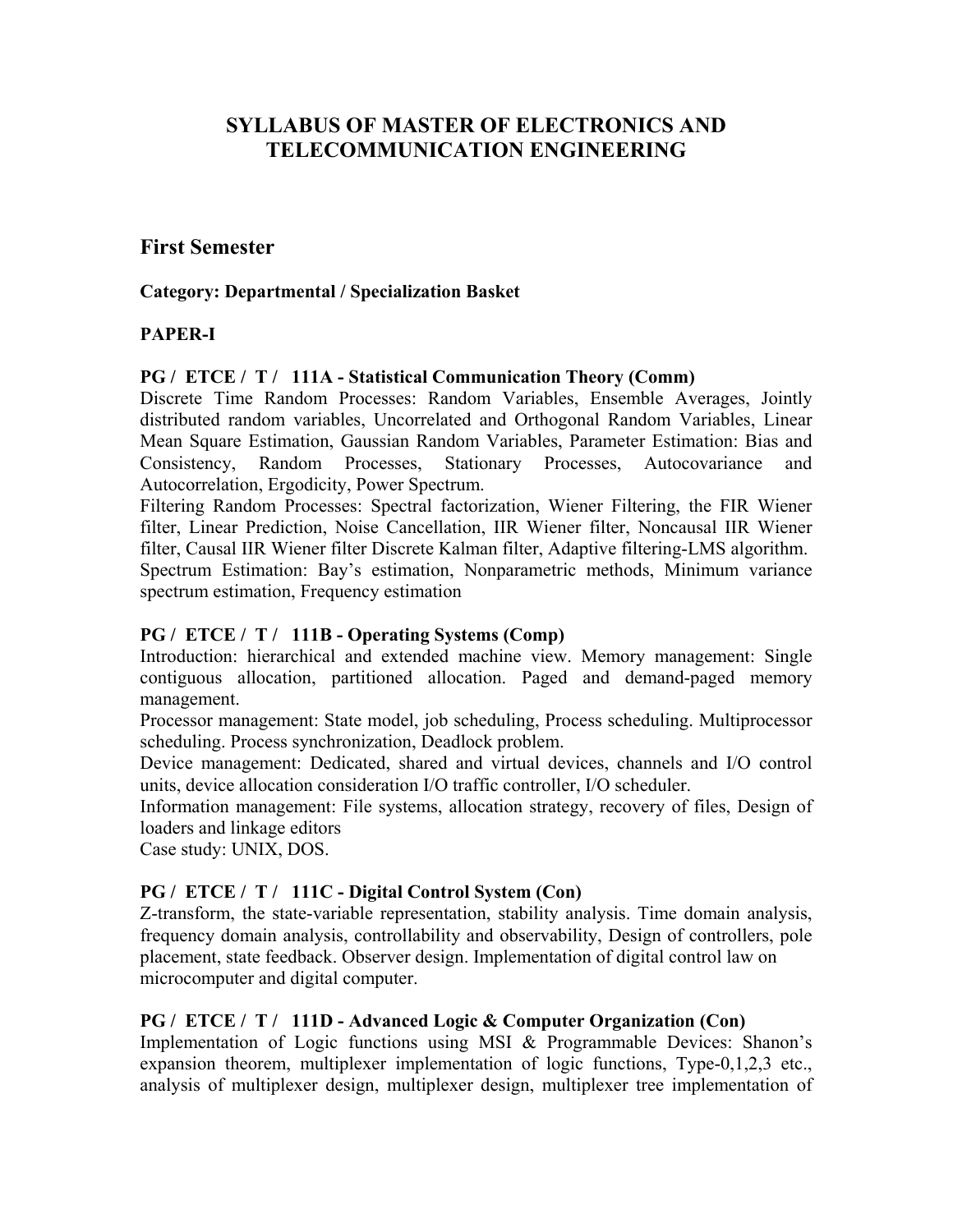logic functions, implementation of logic functions using PLDs-PROM, PAL & PLA, their characteristics, comparison and applications.

Sequential Logic Circuits: Models for synchronous and asynchronous circuits, Algorithm state machines, Transition and Flow map, concept of gated latch, binary decision diagram Computer System Organisation: Processors, instruction execution, concept of interpreter, data path, Flynn's classifications, multiplicity of functional units, pipeline machines, linear & non-linear pipelines, reservation tables, vector ALU, array processor, techniques for error detection & Hamming codes.

Instruction formats: Design criteria, trade off between address & opcode, expansion of op-codes, instruction repertoire.

Addressing: Immediate, direct, indirect, register, indexing, stack

Flow of Control: Sequential flow, jump, nested subroutine, subroutine linkage, LIFO stack

Control Logic Design: Data processor, control logic – their relationship, Hardwired and Microprogram control approach.

### **PG / ETCE / T / 111E - Optoelectronic Devices (ED)**

Black body radiation sources of light and their spectral characteristics. Interaction of radiation with matter, photo conductivity, photodetectors and their figures of merits, PIN and APD diodes and their temperature dependence. Solar Cells, luminescence and their uses, Image Intensifier, light amplifiers. Display devices. Optical sources, LCD, LED optocouplers. TV camera and Photo-transistor, Photo SCR. Principles of stimulated amplification, optical resonators. Theory of stimulated emission and optical oscillator in solid state Semiconductor, dye lasers. Laser Diode, Nonlinear optical effect. Propagation characteristics of optical fibre, Material and wave guide dispersions. Modulation and detection of optical signals, nonlinear propagation and interaction, organic and inorganic optical wave guides, fibre amplifiers, integrated optical devices.

### **PG / ETCE / T / 111F - Photonics & Integrated Optics (ED)**

Electronics, Photonics, Propagation of optical Power through Dielectric waveguides – Circular, rectangular and planer, Single mode and multimode waveguides, Evanescent field of single – mode waveguides. Dispersion flattened fibers, polarization maintaining fibers, principle of soliton propagation.

Propagation characteristics of the waveguides, Helmholtz wave equation, Beam Propagation method (BPM), Fourier Transform BPM (FTBPM), Finite difference BPM (FDBPM), Cylindrically Symmetric BPM, Non paraxial and paraxial mode, coupled Mode Theory – circular, rectangular and planar waveguides.

Integrated Optical Devices – Beam splitter, directional coupler, switches, modulators, periodic structures for filters. Bragg diffraction grating, fiber to fiber and Thin film couplers. WDM devices, optical amplifiers, polarization transformation. Optoelectronic integration, Optical sources (LED,LD) optical Detectors (PIN, APD) Optical bias stability and digital optics, optical computation.

Inorganic and Polymer Optical waveguides, Electro-optics and Nonliner waveguides – fabrication and characteristics, Nonliner optical polymers and applications.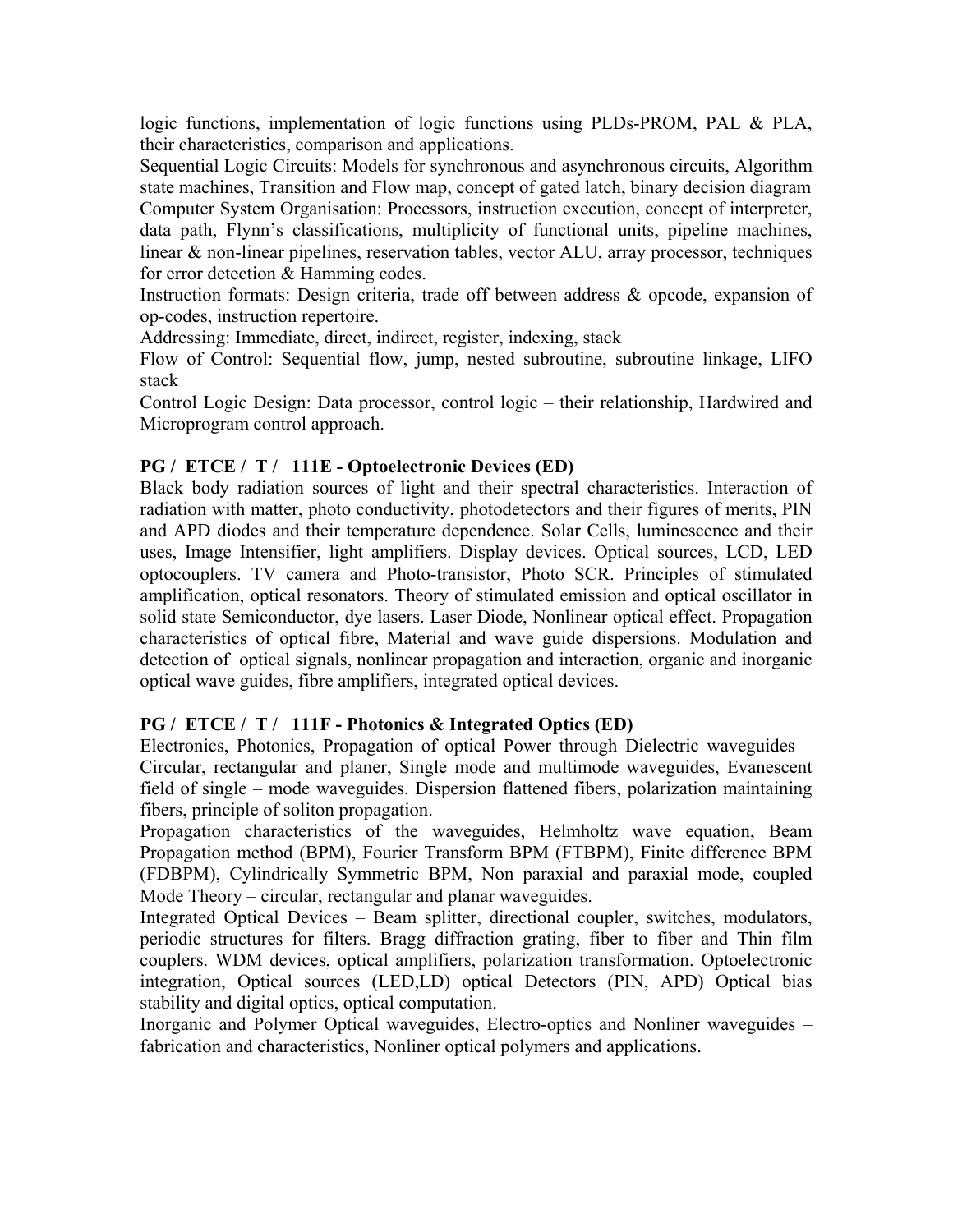### **PG / ETCE / T / 111G - Microwave and Millimeter Wave Circuits (MW)**

Circuit Theory in terms of Fidder Concept of Equivalent voltage, current etc. Scattering Matrix, Periodic Structures and Filters, Impedance Transformation, Matching. Microwave and Millimeter wave Devices including ferrite devices. OSNR and dynamic range measurements for PCM/DM/ADM systems. Measurements of Prop. of error of a typical binary data communication systems. Simulation of transversal filter type linear equalizer and measurement of its Performance. Simulation of an adaptive Equaliser and study its performance Error rate measurement in a typical Optical communication system.

### **PAPER-II**

### **PG / ETCE / T/ 112A - Advanced Digital Communication (Comm)**

Baseband Transmission Systems: Spectral Density of Digital Baseband Signals, Fundamentals of Band Limiting and Eye Diagrams, Pulse-Shaping Techniques, Nyquist's minimum-bandwidth theorem, Nyquist's vestigial symmetry theorem-Raised Cosine Filter, Gaussian Pulse-Shaping Filter. Inphase and Quadrature(I-Q) Modulation and Demodulation: Real and Complex Signal Models, Geometrical Representation of Modulation Signals, Constellation Diagram, I-Q Diagram. Modulation Techniques used in Wireless Systems: BPSK, DPSK,QPSK, Offset QPSK, π/4 QPSK, π/4-DQPSK, MSK, GMSK, GFSK, QAM, OFDM, FQPSK, FQAM, FBPSK. Interference: Carrier-to-Interference and Carrier-to-Noise Limited Systems, Cochannel Interference, Adjacent Channel Interference, Externally caused Cochannel Interference Equalization: Fundamentals of Equalization, Training a Generic Adaptive Equalizer, Linear Equalizers, Nonlinear Equalization, Decision Feedback Equalization (DFE), Maximum Likelihood Sequence Estimation (MLSE) Equalizer.

### **PG / ETCE / T/ 112B - Programming Methodology (Comp)**

Programming language features: Syntax and semantics- axiomitation of languages, the weakest pre-condition calculus.

Data: Values and types, abstraction concepts, type systems-homomorphism, polymorphism, overloading, inheritance. Parameterized types and modules. Encapsulation, ADT vs object oriented approach.

Program construction: Requirement analysis, specification and related languages, program construction through refinements, concept of verifiable program

#### **PG / ETCE / T/ 112C - Programmable Logic Controller (Con)**

PLC: Sequential and Programmable Controllers, architecture, programming of PLC, Relay logic, Ladder logic, industrial applications, industrial communication and networking.

Microcontrollers: Architecture, Assembly Language programming and applications

### **PG / ETCE / T/ 112D - Distributed Digital Control (Con)**

Distributed system Model : Dynamical mathematical model, Identification – finite element method, finite difference method, Fourier transform technique and control of Distributed parameter system by singular perturbation method and C-coupling and by decomposition & Coordination, Distributed system synchronization and inter process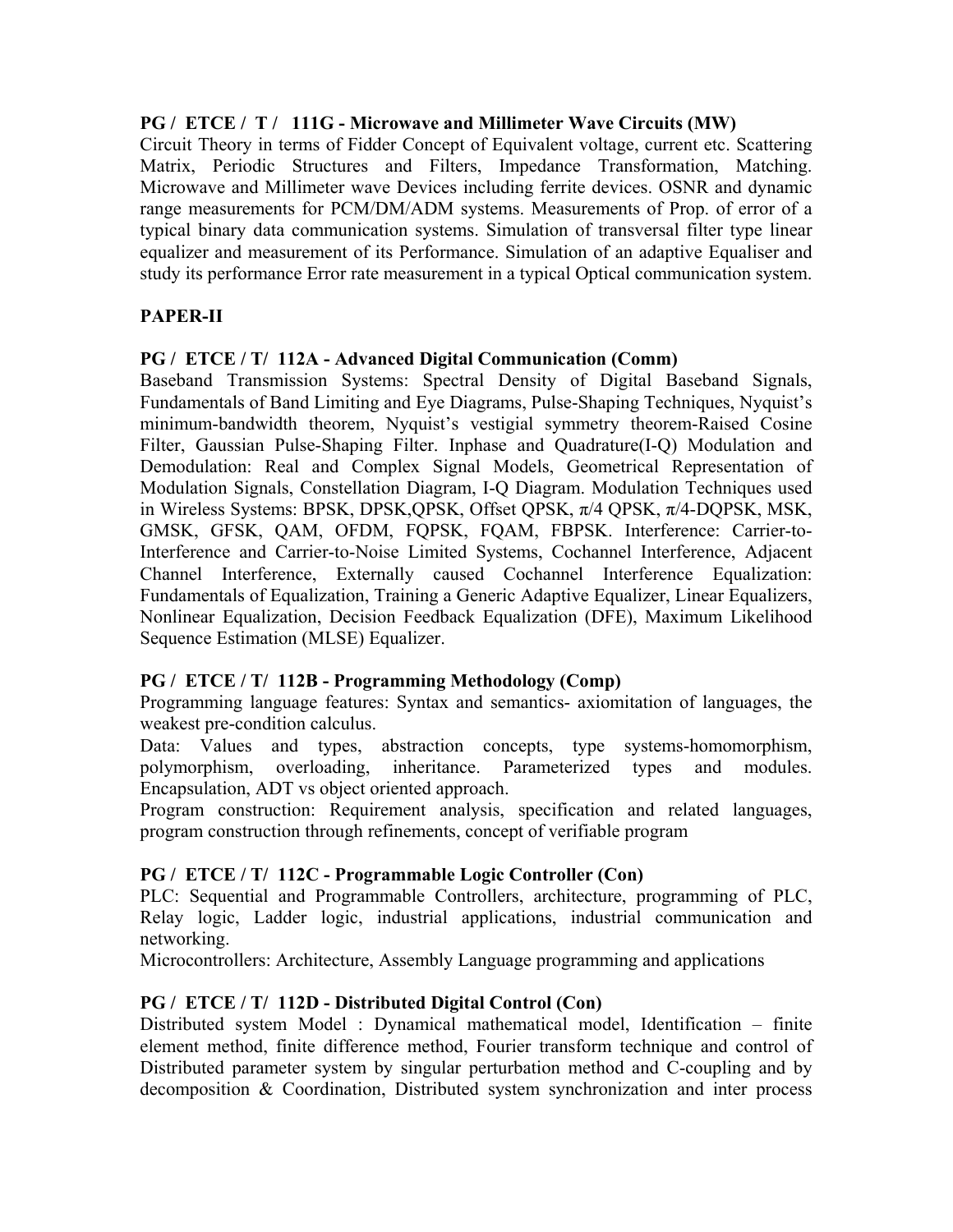communication Distributed model simulation, simulation software, Simulation verifications. Hierarchical system and distributed control. Digital Hardware Architecture for distributed control: networking & software. Typical commercially available systems. Honeywell TDC 3000 systems, case studies, Batch controller , Enhanced boiler drum level control.

### **PG / ETCE / T/ 112E - Microelectronic Technology (ED)**

Semiconducting materials and their characterization, capital growth, wafer processinglapping, polishing and cleaning.

Doping techniques – Thermal diffusion, Ion implantation, epitaxy, liquid phase, CVD, MOCVD, MBE.

Mask fabrication, photolithography, X-ray and electron beam lithography.

Thin film deposition, oxidation, Isolation.

Assembly techniques – Scribing, cleaning, bonding, encapsulation. High package density LSI/VLSI consideration.

Characterization and measurements – I-V and C-V measurements, carrier concentration and doping profile measurements, automated testing techniques for micro-circuits and Reliability.

### **PG / ETCE / T/ 112F - Antenna Analysis & Synthesis (MW)**

Theories of radiation, Kirchoff's principles, Schelkunoff's equivalent principles. Integral transform methods, Green's function, Linear antennas as boundary value probe current distribution and impedance.

Radiation from apertures, general formulas for scattering and diffraction in and effective area of apertures. Different kind of aperture antennas. Reflector antennas. Appropriate methods for solving reflector antenna problems. Primary feed system design, Shaped beam antennas.

Cassegrain antenna system.

Antenna array analysis and synthesis. Synthesis optimizations, Phased arrays. Integrated antennas.

# **PAPER-III**

### **PG / ETCE / T/ 113A - Computer Communication Network (Comm/Comp)**

Introduction to transport of data traffic over networks of digital transmission media, architecture concepts in 150's OSI layered model in computer communication . Physical layer standards, Data link layer. ARQ scheme and their analysis. Delay models based on queueing theory. Network layer, Topology, routing, flow control, configuration control, inter networking. Multiple access, local area network (LAN) IEEE standards for LAN's Transport layer; issues and standards integrated service network.

Communication protocol: Higher protocol layer, transport layer, session layer, design issue and RPC's presentation layer, Design issue. ASNI data compression technique, cryptography, Application layer design issue, File transfer, concurrency control, Electronic mail, virtual protocols.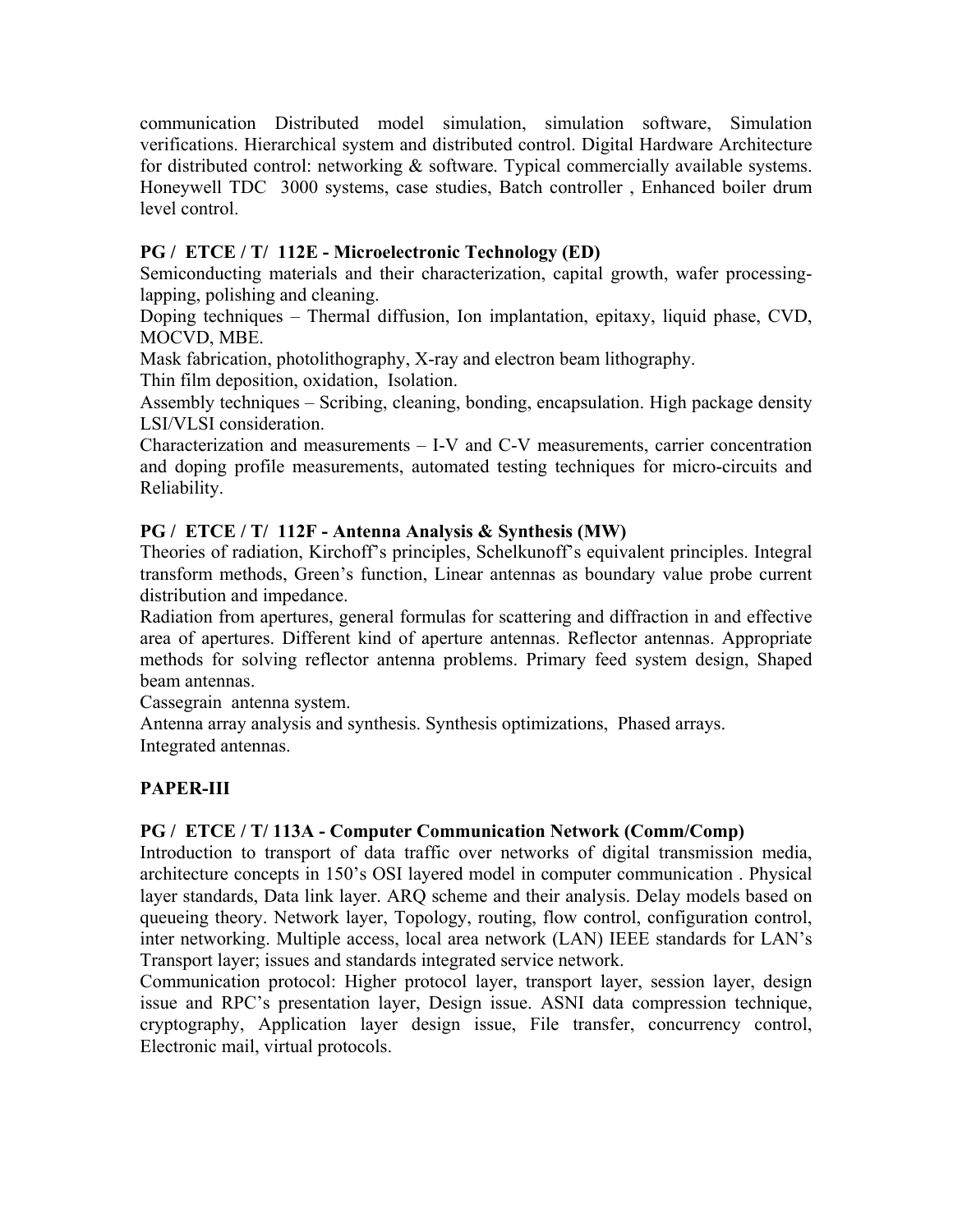Formal specification of protocols, specification languages, Estelle, SDZ, Lotos, validation techniques, protocol analysis and synthesis, executable protocol. Validation of IBM's SNA. Reliability and vulnerability of computer communication network.

### **PG / ETCE / T/ 113B - Computer Architecture (Comp)**

Pipelining and Vector processing, Array processor, Multiprocessor architecture and programming, Data flow computing, RISC architecture, VLSI computing structure, Content addressable memory, Multidimensional Access memory.

### **PG / ETCE / T/ 113C - Nonlinear Control System (Con)**

Introduction: Comparison of linear and nonlinear control loops, general methods for solving nonlinear control problems. Models of nonlinerarities in closed-loop.

Filtered nonlinear system-the Describing Function (DF) analysis. Quasi linearisation and DF evaluation of common nonlinerarities. Sinusoid input/random input DF. Limit cycle & stability analysis using DF. Circle criterion.

State space analysis and formulation of phase trajectory equations for type 0,1 land 2 systems. Response analysis using phase plane, phase trajectory selection for optimal control, bang bang control.

State variable analysis, controllability and observability, Stability analysis of nonlinear systems, Lyapunov's direct method, Lyapunov's stability theorems, generation of Lyapunov functions.

Numerical solution of state equation. Euler's method, Runge Kutta algorithm. Adam's & Gear's predictor corrector method, case studies.

### **PG / ETCE / T/ 113D - Microwave & Millimeter Wave Devices & Applications (ED/MW)**

Principles of IMPATTS and Transferred Electron Devices, modes of operation, power frequency consideration.

Principles of MESFET, Bipolar Transistor HEMTS- Basic operation, Device performance analysis, Equivalent circuits and parameter extraction.

Principles of MASER and super conducting Devices, device modeling and characterization. Design principles of oscillators and amplifiers and their evaluation Technique.

### **Category: Inter - Disciplinary Basket**

### **PAPER-IV**

### **PG / ETCE / T/ 114A - Artificial Intelligence & Soft Computing**

Reasoning, Machine Learning, Intelligent Search, Intelligent Planning, Perception, Applications in Expert Systems, Machine Vision and Robotics, Control, Signal Processing and Pattern Recognition. Applications in System Design, Prediction, Optimization and Identification problems, Use of Fuzzy Logic, Neurocomputing and Evolutionary Algorithms in the above problems.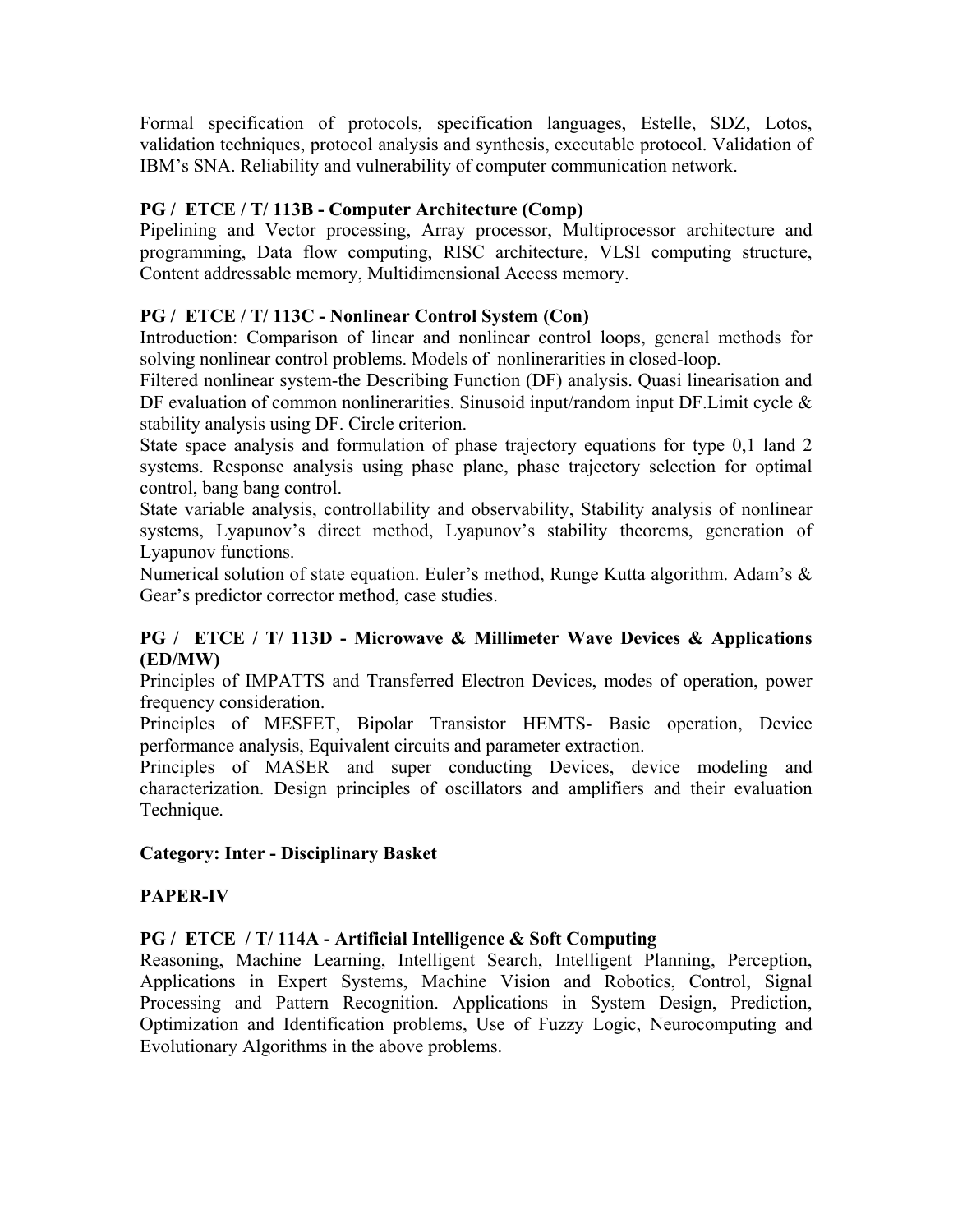### **PG / ETCE / T/ 114B - Physical Electronics**

Theory of atomic collision – gaseous break down and plasma. Plasma waves in electron beam, Plasma wave introduction, Helicon waves, Ideal periodic lattice, periodicity, energy bands in semiconductor.

Block wave functions, concepts of effective mass, quantisation of vibrational energy, phonons, defect dislocation and impurity states.

Free carrier in semiconductor, statistical distribution, Fermi energy in degenerate and non-degenerate semiconductors, of quasi-Fermi levels, Transport phenomena in Semiconductor – Bolzman transport equation, scattering mechanism, mobility diffusion, galvano-magnetic, thermoelectric and acoustoelectric amplification. Carrier generation & recombination process, intrinsic & extrinsic surface-recombination & interpretation of typical time dependent diffusion equation, photoconductive method of measuring lifetime and surface recombination velocity.

### **PAPER-V**

### **PG / ETCE / T/ 115A - Neuro-Fuzzy & Evolutionary Computation**

Fuzzy sets and Logic, Fuzzy reasoning, Fuzzy pattern recognition, Fuzzy control, Supervised, Unsupervised and Reinforcement Neutral Algorithms, Genetic Algorithm, Swarm and Differential Evolutionary Algorithms, Applications in Image Processing, Pattern Recognition and Robotics.

### **PAPER-VI**

### **PG / ETCE / T / 116A - Digital Signal Processing**

Structures for the implementation of LTI systems: Direct form I and II structures, linear constant co-efficient difference equation, recursive and non-recursive systems, canonical form, Moving Average System, cascade realizations, parallel form realizations, design examples, FIR and IIR systems.

Composite-Radix FFT: Radix-3 and Radix-4 FFTs, DIT and DIF FFT algorithms, Flow diagram, decomposition of DFTs.

Design of FIR filters: Linear-phase FIR filters, symmetric and antisymmetric impulse responses, magnitude and phase characteristics of the frequency response, design examples, linear-phase zeros and their implementations, Window techniques, concept of main and side lobes, Rectangular, Hamming, Haning, Blackman and Bartlett Window functions, comparison of different types of windows.

Digital Signal Processor: Architecture, Instructions, Assembly level Programming, introduction to Code Composer Studio.

#### **Category: Sessional Courses**

### **SESSIONAL 1**

#### **PG / ETCE / S / 111- Laboratory**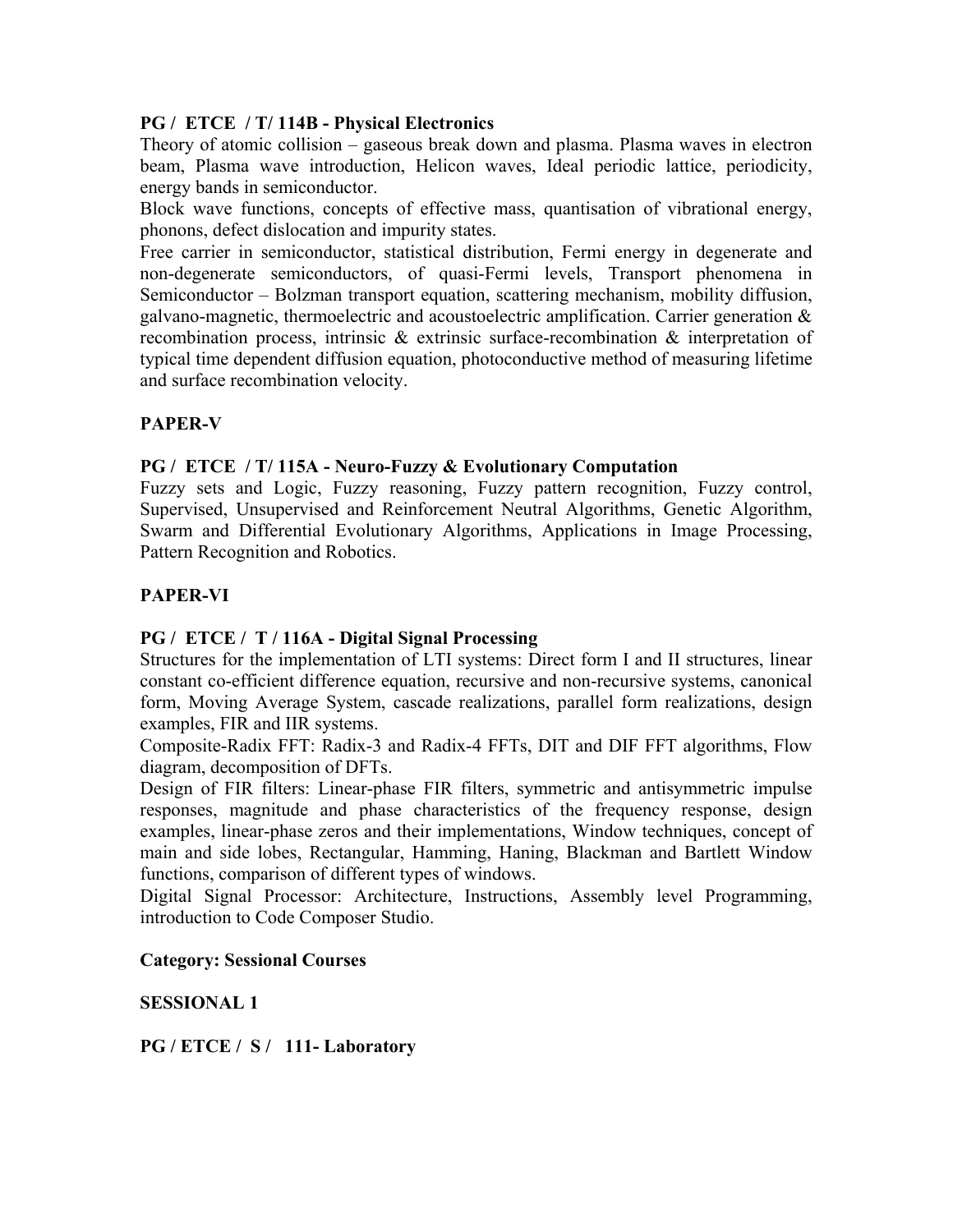### **SESSIONAL 2**

**PG / ETCE / S / 112- Seminar** 

### **Second Semester**

### **Category: Departmental / Specialization Basket**

### **PAPER-VII**

#### **PG / ETCE / T/ 127A - Satellite Communication (Comm)**

Historical development of satellites: Communication satellites; orbits and description, orbital period and velocity, azimuth and orbital inclination, coverage angle and slant range, eclipse, placement of satellite in geostationary orbit.

Satellite Description : Communication subsystem, Telemetry, command and ranging subsystem, Altitude control subsystem, electrical power subsystem.

Earth Station : earth station Antenna type, gain, pointing loss. Antenna gain-to noise temperature ration G/T. G/T measurements. Antenna tracking power amplifier, low noise amplifier, Up conversion , Down conversion – Conversion process; transponder Hopping, Polarization hopping, redundancy configuration. Spurious effect of frequency conversion. Satellite transponder : Transponder model, transponder channelization, Frequency plans and processing transponders.

Satellite Link : Basic link analysis, interference analysis, Rain induced attemation. Satellite link design, link with frequency reuse and link without frequency reuse. Satellite Multiple access system.

Frequency Division Multiple Access : Principle. SPADE, FDM-FM-FDMA, Companded FDM-FM-FDMA and SSB-AM-FDMA. Intermodulation products in FDMA, optimized carrier-to-intermodulation plus noise ration.

Time division Multiple Access: Principle, TDMA frame structure, TDMA Burst structure, TDMA Superframe structure, Frame acquisition and synchronization. Satellite position determination. TDMA timing. Demand Assignment Multiple Access and Digital Speech interpolation. ERLANG B Formula. Type of demand assignment, DAMA characteristics, Real time frame reconfiguration, DAMA interfaces, SCPC-DAMA, Digital Speech interpolation. Satellite packet communication.

 Satellite spread spectrum communication : Direct sequence spread spectrum system, Direct sequence code division multiple access. Frequency hop spread spectrum system, Frequency hop CDMA DS and FH Acquisition and synchronization. Satellite on-board processing.

Very small Apertime technical network (VSAT) VSAT- Technologies, Network configurations, Multiacess and networking. Network error control polling VSAT network.

Mobile satellite network – operating environment. MSAT network concept, CDMA MSAT relink. Worldwide timing by satellite relay.

#### **PG / ETCE / T/ 127B - Distributed Processing & Networking (Comp)**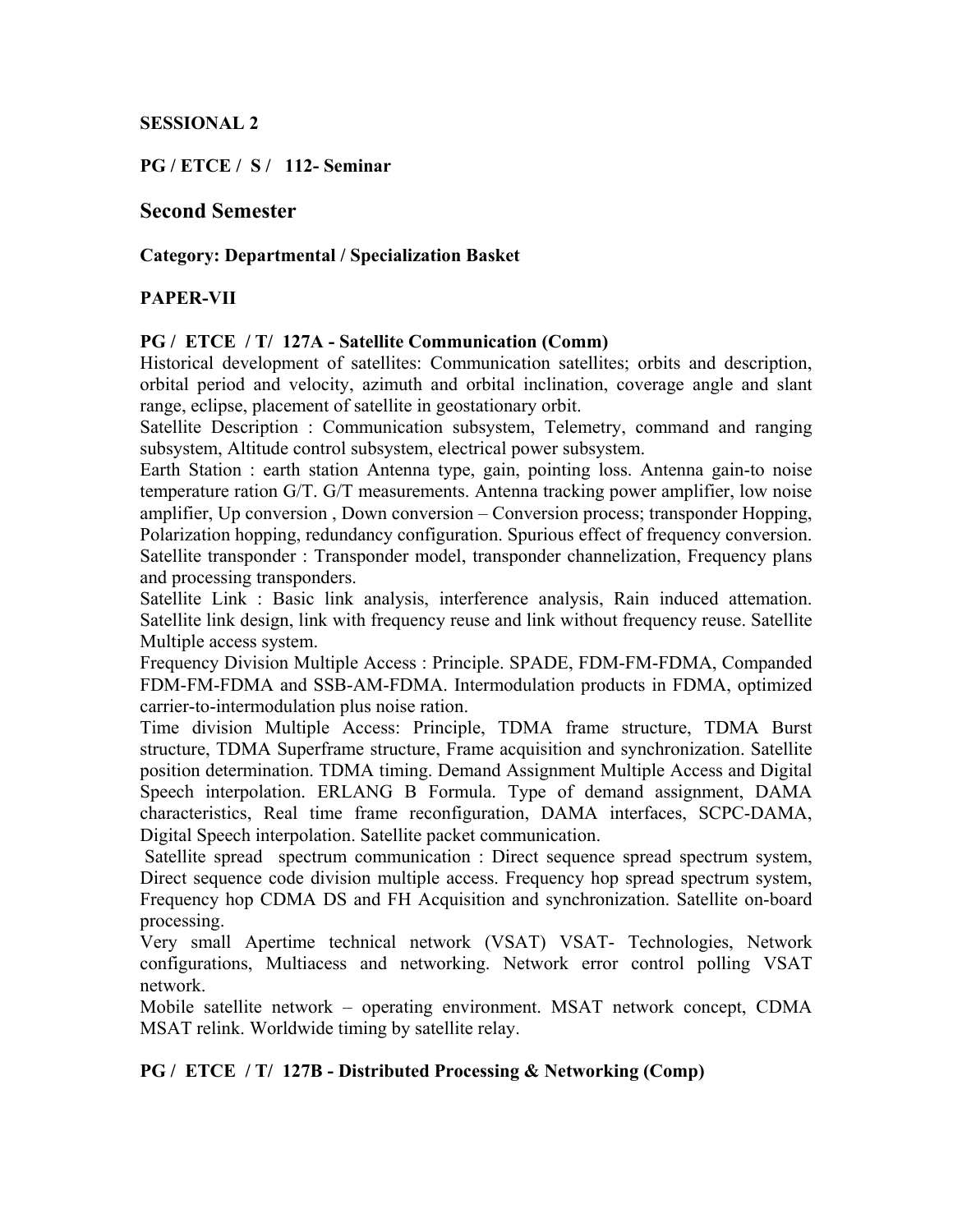Concept of distributed systems : Definition, Enslow's model, motivation and objective, application areas. Inter process communication : building blocks, client server communication, group communication, case studies. Remote procedure calls: Design issues and implementation. Distributed operating system Kernel, definition of process and threads, naming and protection, communication and invocation File service, Name service model, Time and coordination, synchronization, physical clocks, concept of logical clocks and logical time. Distributed coordination. Replication, Basic architectural and model, consistency and request ordering. Gossip architecture, process group and ISIS. Shared data and transaction, conversation between client and server, simple distributed transaction and nested transaction, Atomic commit protocol, concurrency control, distributed deadlocks transaction with distributed data. Recovery and Fault Tolerance: Transaction recovery, hierarchical and group masking of faults. Security issues, Language for concurrent processes, ADA, CSP. Networking: Network topology, different network structures related to distributed processing.

### **PG / ETCE / T/ 127C - Stochastic Control (Con)**

Review of Stochastic Processes: theory of Stochastic processes, Gauss Markov process model. Review of system theory: Linear, Nonlinear, Continuous and discrete systems. Modeling: state space model of system with noise, AR, AM and ARMA models. Estimation, Prediction & filtering: Problem formulation, optimal estimation, prediction and filtering for discrete linear systems. Fixed interval, fixed-point and fixed-lag smoothing. Wiener-Hopp Egn. & optimal filtering, Kalman filters. Stochastic optimal control of continuous linear system: Problem formulation, equivalent discrete time model, optimal control and its performance measure.

### **PG / ETCE / T/ 127D - Quantum Well & nano Structured Devices (ED)**

One-dimensional and two-dimensional solutions of Schorodinger equation.

Concept of super lattice, Electrical and magnetic field effect on quantum well structures. Transport properties, Optoelectronic effects,Porous silicon and other hetero-structure devices.

# **PG / ETCE / T/ 127E - Microstrip Components & Circuits (MW)**

Analysis of Microstrip lines, Method of conformal transformation, Numerical method or analysis of Microstrip lines, Hybrid Model Analysis. Other methods of analysis, Losses in Microstrip.

Slot line and coplaner waveguide. Coupled microstrip and directional couplers. Even and odd mode analysis. Theory of coupled Microstrip directional couplers, Branch line couplers.

Lumped elements for MICS Design of lumped elements.

Microstrip circuit design – Impedance transformers, Filters, Isolator and Phase-shifter.

# **PAPER-VIII**

# **PG / ETCE / T/ 128A - Coding Theory (Comm)**

Introduction to Algebra: Groups, identity element, inverse of an element, finite group, fields, modulo addition and multiplication, characteristic of field, Galois field,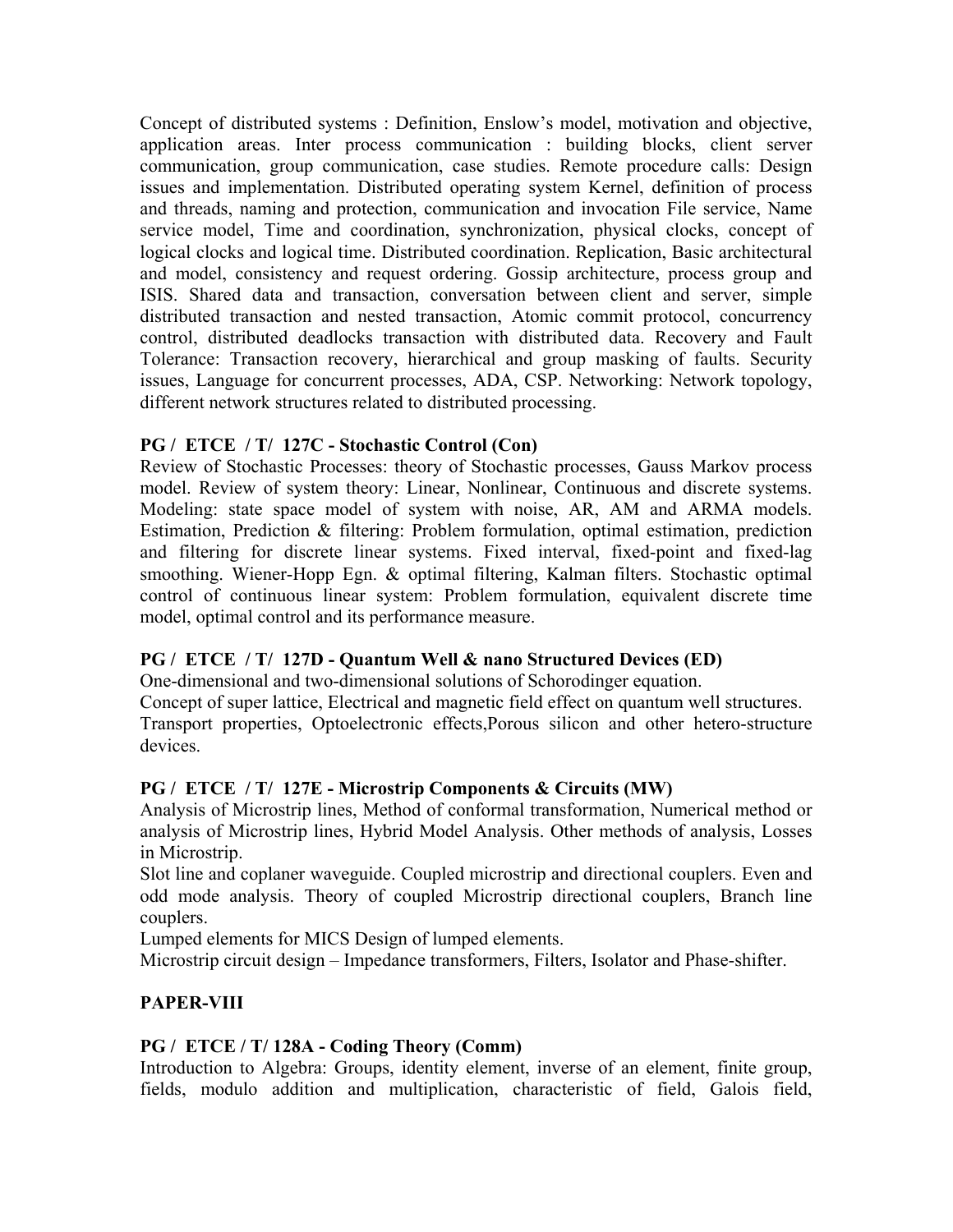polynomial over  $GF(2)$ , irreducible and primitive polynomials, construction of  $GF(2<sup>m</sup>)$ , power, polynomial and m-tuples representations, Vector spaces, properties, subspace, linear combination, linear interdependence, spanning of a vector space, basis and dimension of a vector space, dual space, row space, orthogonality.

Linear Block Codes: Definition, message and code words, Generator matrix, systematic code word, parity-check matrix, encoding circuit, syndrome, error detection, syndrome circuit, minimum distance and minimum weight, error-detecting and error-correcting capabilities, standard array and syndrome decoding, decoding circuit.

Convolutional codes: Encoder, constraint length, code tree, code trellis, state diagram, fractional rate loss, generator polynomials, structural properties, branch and path gains, generating function, Viterbi algorithm.

Spreading Codes in CDMA: Linear Feedback Shift Register (LFSR), LFSR Generator Implementations- Fibonacci and Galois implementation, Maximal length sequencesgeneration, properties, Generation of Gold codes, Kasami sequences, Walsh codes. Turbo Codes: Generation and properties.

### **PG / ETCE / T/ 128B - Digital Image Processing (Comp/Comm/Con)**

Image representation and Modeling : Monochrome and color representation, colorordinate systems Monochrome and Color vision Model, sampling and Quantization – Rectangular and Nonrectangular Grid sampling and interlacing. Optimum Lioyd-Max quantizer, Compandor design, Practical limitations.

Image Trnsforms : Two dimensional Orthogonal Transforms, Basic Image, Kroneekes products and Dimensionality: proportion Algorithm etc. for D F T. Hadamard Haar, Slant, DCT and KL Transforms, SUD techniques Image Enhancement, Point operation, Histogram Modeling, Spatial operations, Transform cooperations, Image Restoration-Increase and Weian Filtering, Filtering using transforms, Least square and constrained least square restoration. Maximum Entropy Restoration.

Image Analysis and Vision : Spatial features extraction, Transform, Features, Edge detection, Boundary detection, region representation, Moment Refresevation, Structuctures sgape, Texture, Scene Matching, Image segmentation and classification techniques.

Image Data Compression : Paxel coding: Entropy coding, Runlength coding, Bit plane coding. Predioctive coding. Delta and DPCM techniques, Transform coding –zonal versus threshold coding. Adaptive transform coding. Vector quantization for compression.

### **PG / ETCE / T/ 128C - Robotics & Computer Vision (Comp/Con)**

Introduction, Homogeneous transformations, Kinematics equations and their solutions: Differential relations, motion trajectories, dynamic & control: Principles of computer vision, three dimensional representation, three dimensional shape recovery from line drawing, extracting shape from shading, range image analysis, stereo vision, machine learning of computer vision algorithm, relational matching, three dimensional object recognition, fundamental principles of robot vision.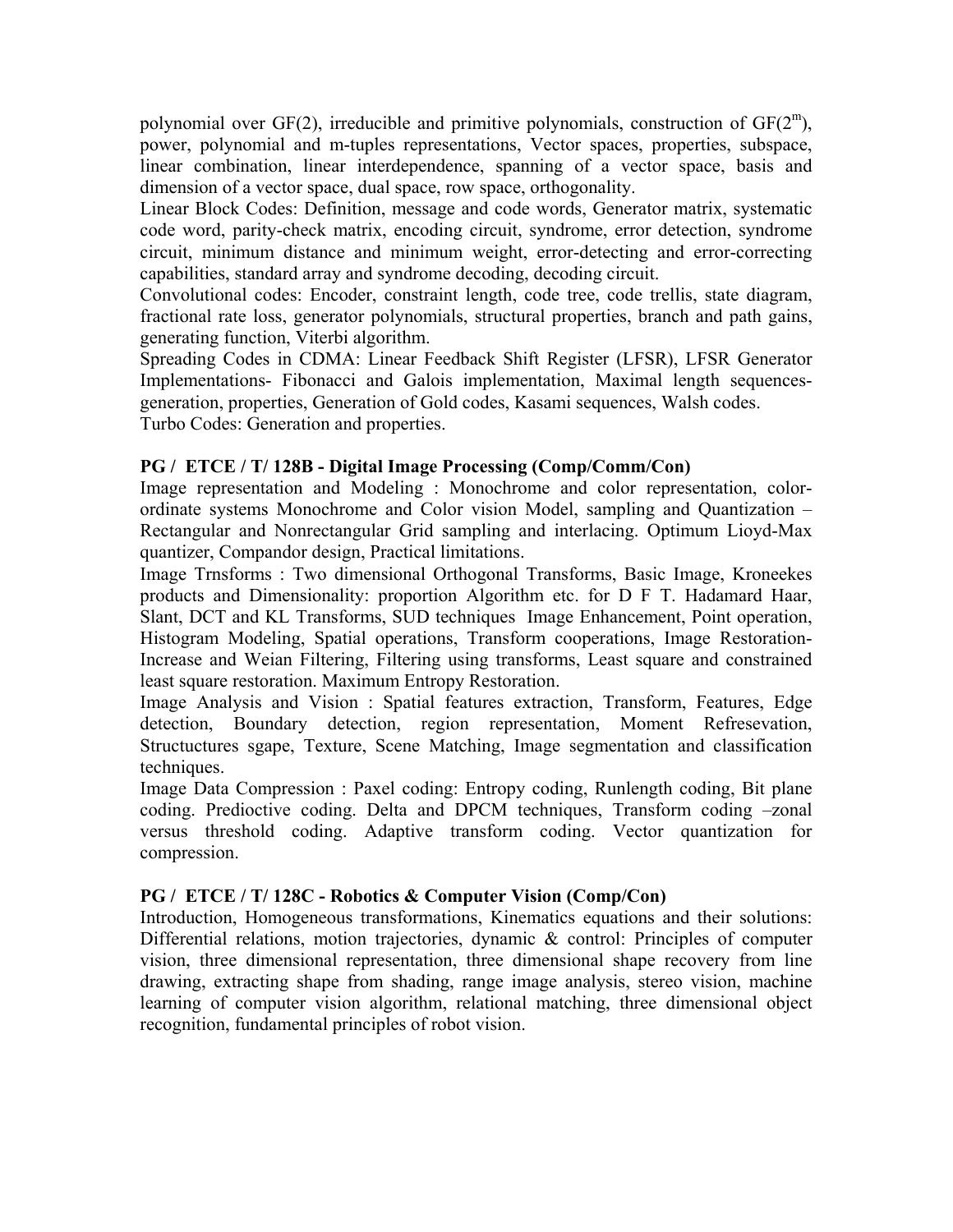### **PG / ETCE / T/ 128D - VLSI Design (ED)**

Analysis & Design techniques for Bi-polar/CMOS integrated circuits, Analytical & Numerical Methods. Analog & Digital Integrated circuits, models, optimization methods, package density & Linewidth discrimination. Computer Aided Design of linear & Digital Integrated circuits, special consideration for LSI & VLSI Design.

### **PG / ETCE / T/ 128E - EMI & EMC (MW)**

Introduction to electrical Noise Pollution. and introduction to EM Specifications and **Standards** 

EMI Test Method and Procedures: Basic Terms and Definitions, A Summary of EMI and Related instruments, Error Analysis, Conducted Emission Test procedures, Radiated –Emission Test Procedures, Radiated – Susceptibility Test Procedures.

EMI Control Methods and Techniques : An introduction to EMI Control, Sources of Electromagnetic Interference, EMI Receptors and Susceptibility Criteria, Intra-System EMI Prediction and control, EMI Control in Components, EMI Control in Circuits and Equipments.

EMI Test Instrumentation and Systems: The EMI Test Environment, Shielded Enclosures, EMI Emission Antennas, Special Susceptibility Antennas, Conducted Sensors and injectors, Receivers and spectrum Analyzers, Signal and Susceptibility sources, Automatic EMI Measuring Systems.

EMI Production and Analysis Techniques : An introduction to EMI Prediction, Transmitter Models for EMI Prediction, Receiver Models or EMI Prediction, Propagation Models for EMI Prediction, System Models for EMI Prediction, Intra-System EMI Prediction and Control.

### **PG / ETCE / T/ 128F - Computational Electromagnetics (MW)**

Requirement of Computational Electromagnetics, Boundary Value problems, Source Modeling, Method of Moments (MOM), Finite Difference (FD), Finite Difference Time Domain (FDTD), Finite Elements Method (FEM), Method of Lines, Application of these techniques to open and closed boundary problems, Numerical Convergence and Accuracy.

# **PAPER-IX**

### **PG / ETCE / T/ 129A - Optical Communication System (Comm)**

Optical waveguides, Electromagnetic mode theory for optical wave propagation, Transmission characteristics of optical waveguides. Single mode & multimode waveguides.

Optical fibres types : polymer fibre, silica fibre, polarization maintaining fibre, fluoride fibre rave-earth doped fibres and their characteristics.

Fabrication of optical fibres, fibre parameter measurements.

Passive fibre optic components, fibre optic switches, fibre gratings etc. Fibre amplifiers.

Optical sources for fibre communication. Optical detectors for fibre optic communication, Modulation techniques, Optical transmitters, design considerations of fibre optic digital communication systems, Design consideration of analog communication systems. Calculations of Power budgets.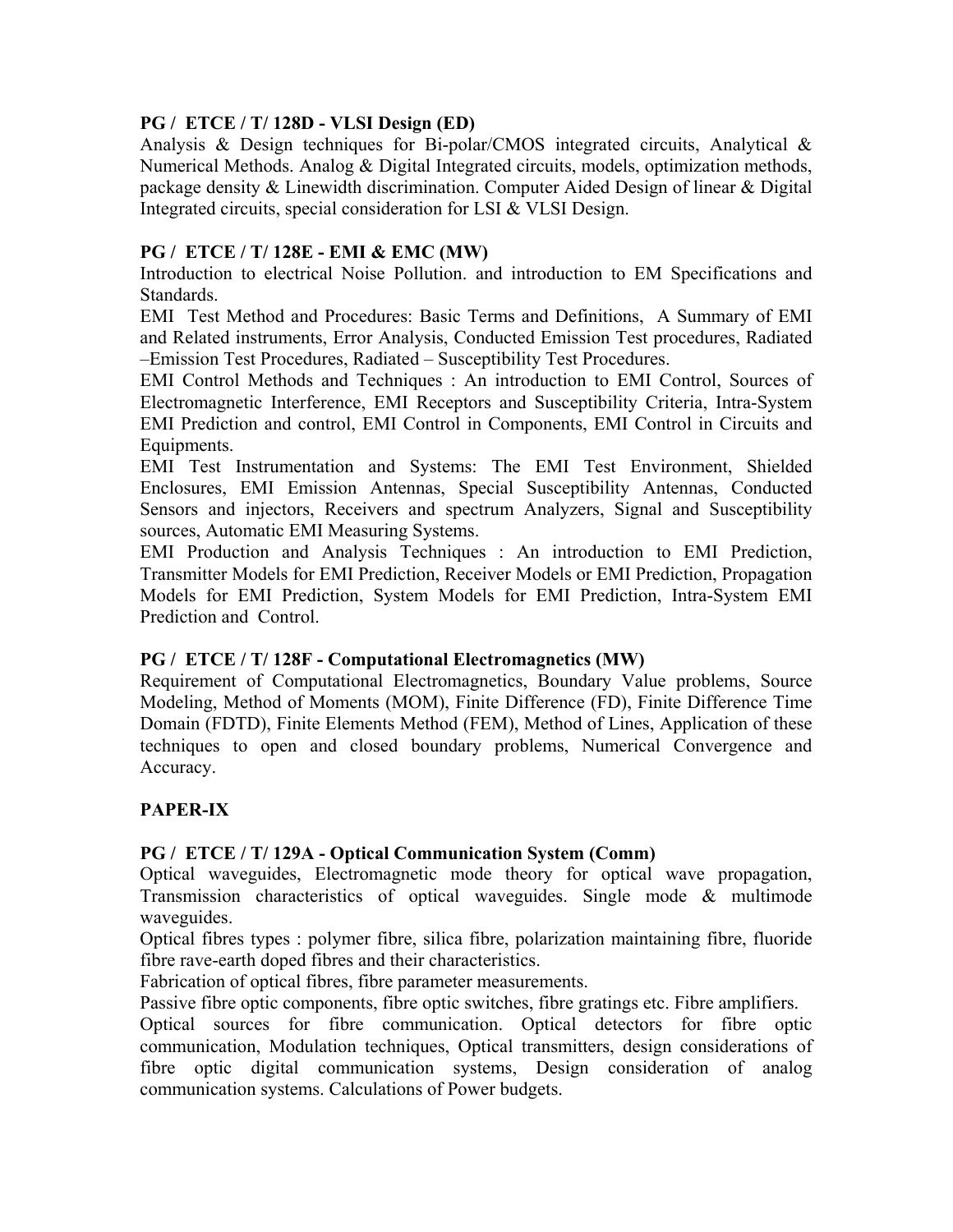Fibre optic networking topology & principles, LAN, MAN, CSMA, CDMA, FDDI networking. Multiplexing methods in fibre optic networks. Fibre optic CATV network systems. Concepts of WDM. Principles of soliton wave propagation through optical fibres. Principles of coherent communication in optical fibres.

### **PG / ETCE / T/ 129B - Wireless & Mobile Communication Systems (Comm)**

Introduction: Why Wireless Mobile Communication? Location dependent services, Mobile and Wireless devices, History of Wireless Communication, a simple reference model.

Wireless Transmission: Frequencies for Radio Transmission, Regulation act, Modulation used, Direct Sequence Spread Spectrum, Frequency Hopping Spread Spectrum.

Cellular Systems: Cellular networks, Frequency reuse, GSM and its services, GSM architecture, Protocol architecture of GSM.

Mobile Tracking: Location updated and paging, Handover, Security, Authentication/Encryption.

New Data Services: GRRS, UMTS and IMT-2000.

Wireless LAN: Overview, advantages/disadvantages, IEEE 802.11, Protocol/architecture, Roaming.

Mobile Network Layer: Mobile IP-goals, Entities and terminology in MIP, IP packet delivery, Agent advertisement and discovery, Registration, Tunneling-Encapsulation, Reverse Tunneling, Routing.

### **PG / ETCE / T/ 129C - Compiler Construction (Comp)**

Introduction : structure of a compiler, overview of different modules.

Lexical analysis: concept of regular expression, NFA, and DFA, implementation issues. Use of LEX program for lexical analysis. Parsing techniques: specification of programming language, context free grammars, derivation of parse trees, ambiguity. Different bottom up and top down parsing techniques. Use of YACC. Syntax directed translation: Intermediate codes, semantic routines and code generation, symbol tables, storage organization. Code optimization techniques, error detection and recovery.

#### **PG / ETCE / T/ 129D - Pattern Recognition (Con)**

Recognition as a classification process, Decision theoretic classification. Bayes' classifier, Syntactic classification. Learning through clustering. Convex and concave decision regions. Linear and nonlinear separability, Neural classifier for convex and concave regions, Fuzzy clustering, Fuzzy c-means clustering algorithm, cluster validity, Somentic classification. String matching, Sub-graph isomorphism in pattern matching. Applications in speech recognition, image understanding and territory planning for mobile robots.

#### **PG / ETCE / T/ 129E - Adaptive and Optimal Control (Con)**

Optimal Control: Introduction to optimal control, Performance measure for optimal control problems. The principle of optimality, Concept of dynamic programming, Continuous linear regulator problem.

The Hamilton-Jacobi-Bellman equation, The calculus of variations, Fundamental concepts, Functionals of a simple function, Functionals involving several independent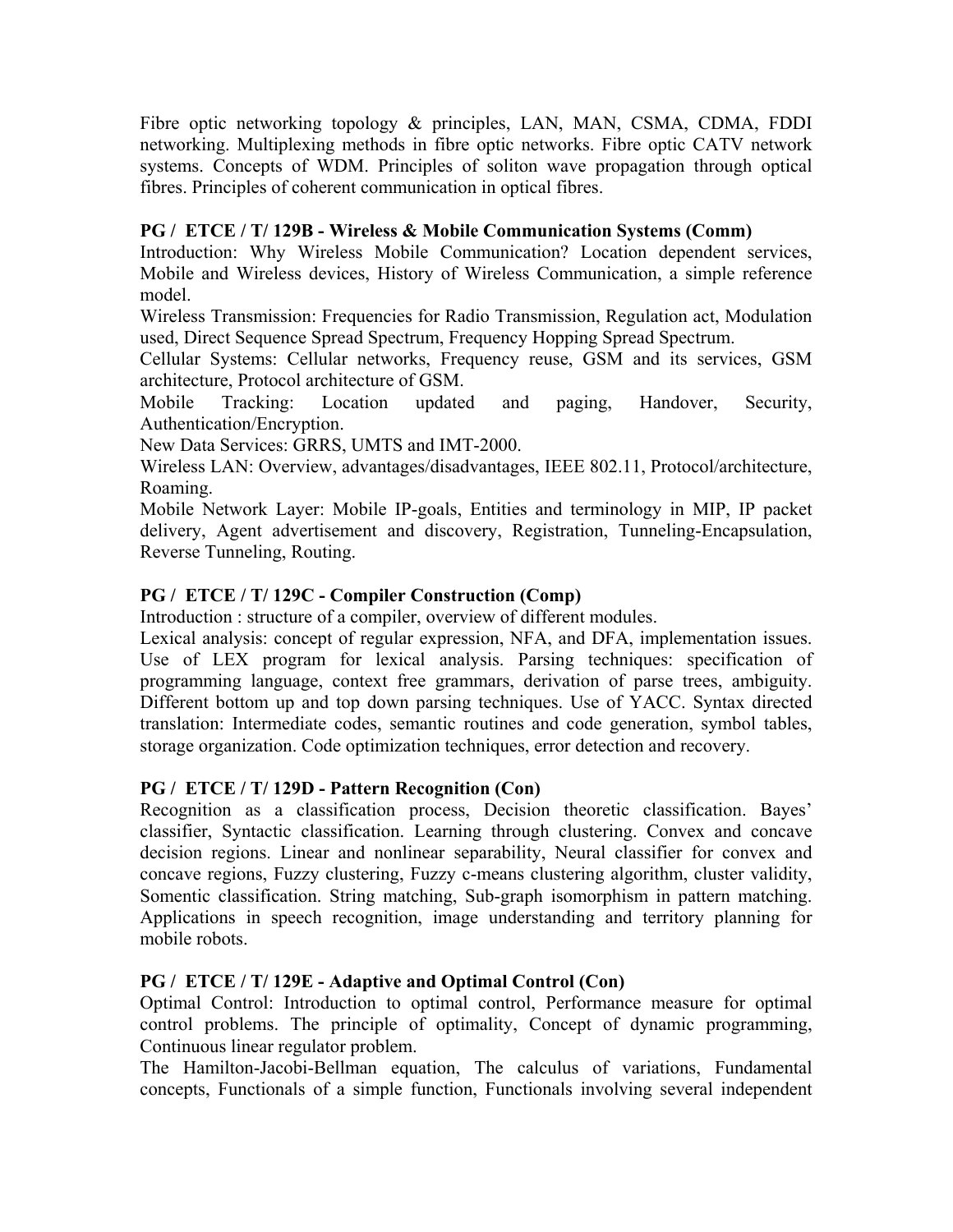functions, Constrained minimization of functionals. The variational approach to optimal control problem: Linear regulator problems, Pontryagin principle and state inequality constraints, minimum time and minimum control-effort problems, matrix Riccati equation, case studies.

Adaptive Control: Concept of Adaptive control systems, input adaptation, Model adaptive systems, general criteria for adaptive systems, Plant identification, automatched identification of process dynamics, methods of process identification: cross correlation, parameter adjustment, Implementation of adaptive controllers: usng the direct method of Lyapunov, using Neural Networks, Neuro- Fuzzy adaptive controllers, case studies: aircraft adaptive control systems.

### **PG / ETCE / T/ 129F - Electronic Design Automation (ED)**

Device Physics and Models, Device physics of BJT and MOSFET, Short-Channel and hot-electron effects. LDD and LDS structures, BJT Models, Ebers Moll and Gummel Poon models; MOSFET Models; Simple (Sah) Model, BSIM and CSIM Models, Small signal models of BJT and MOSFETS. Model parameters. Device Scaling.

VHDL Simulation: Basic concepts in VHDL, Structural specification, VHDL description of Inverter, NAND gate and 4-bit comparator, VHDL grammar.

Design Organisation and Parameterization: Subprograms, Design Parameterization and Configuration, Illustrative example of an 8-bit Register.

High Level Description: Type declaration and Usage, Parameter Types and Overloading, Types and type related issues, predefined and user-defined attributes.

 Dataflow Description in VHDL: Multiplexing and Data Selection, MOS implementation of a multiplexer. State machine Description.

Behavioral Description of Hardware: Process Statement, Assertion Statement

Sequential Wait Statements, Formatted I/O Operations. Illustrative example of MSI Based Design using 74LS00 Logic Family.

HW-SW Codesign: Issues in Codesign, Language Level Modeling and Computation for Embedded Systems. Techniques and Tools for Synthesis of Embedded Hardware and Software.

### **PG / ETCE / T/ 129G - Adaptive and Smart Antenna (MW)**

Adaptive Array Concept: Motivation of using Adaptive Arrays, Adaptive Array problem statement, Signal Environment, Array Element Spacing considerations, Array Performance, Nulling Limitations due to miscellaneous array effects, Narrow band and broad band signal processing considerations

Optimum Array Processing: Steady state performance limits and the Wiener solution, Mathematical Preliminaries, Signal Description for conventional and signal aligned arrays, Optimum Array Processing for narrowband applications, Optimum Array Processing for broadband applications, Optimum Array Processing for perturbed propagation conditions

Adaptive Algorithms: The least mean square error (LMS) algorithm, the Differential Steepest descent algorithm, the accelerated gradient approach, Gradient algorithm with constraints, Simulation studies.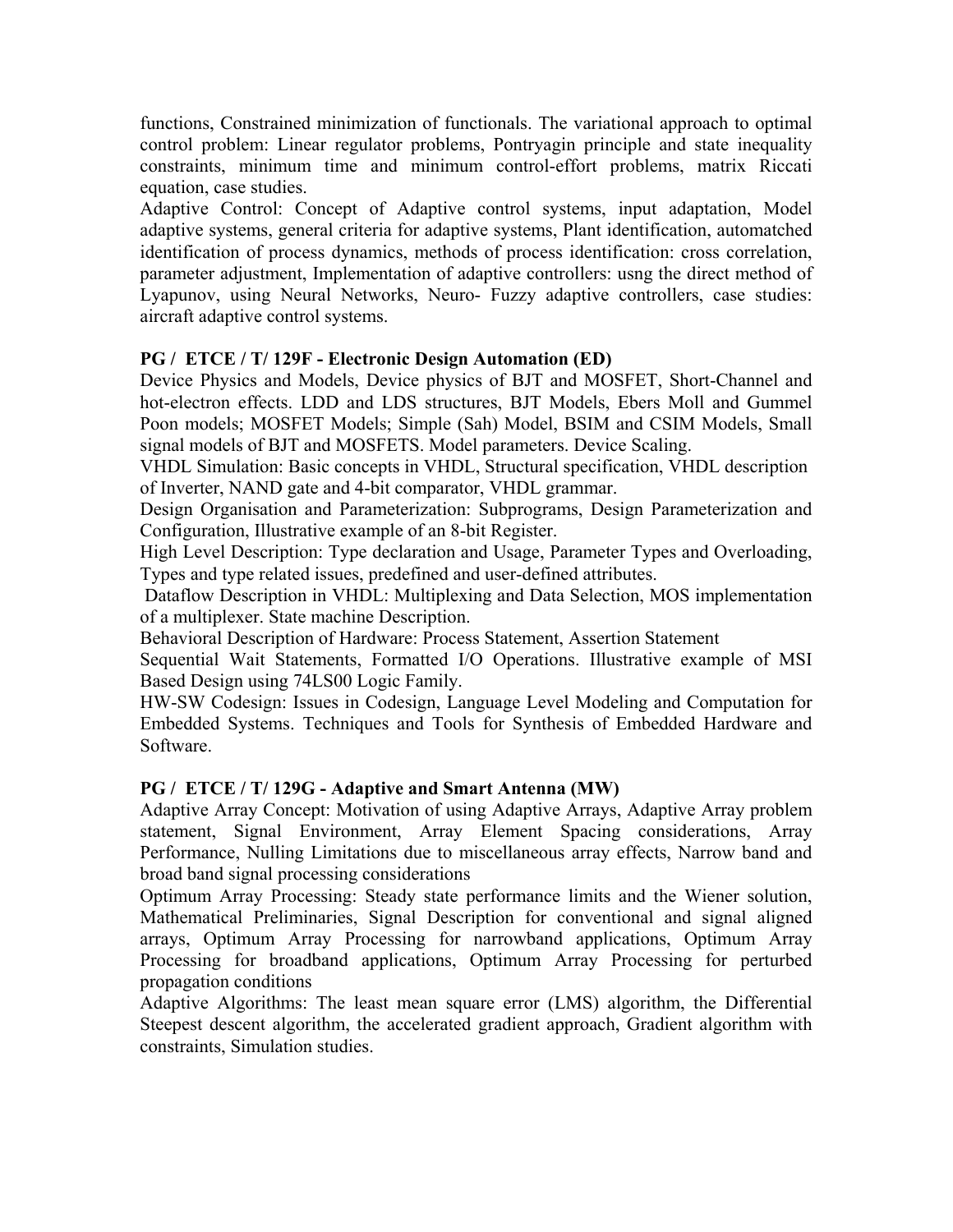Recursive Methods for Adaptive Error Processing: The weighted Least Square Error Processor, Updated Covariance Matrix Inverse, Kalman Filter methods for Adaptive Array Processing, the minimum variance processor, Simulation studies.

Effect of Mutual Coupling on Adaptive Antennas: Accounting for mutual effects for dipole array- compensation using open-circuit voltages, compensation using the minimum norm formulation, Effect of mutual coupling- Constant Jammers, Constant Signal, Compensation of mutual coupling- Constant Jammers, Constant Signal, Result of different elevation angle.

### **PG / ETCE / T/ 129H - Remote Sensing (MW)**

Techniques for measuring the structure, content, properties nd motions of the atmosphere by remote means. Interactions between propagated wave and the atmospheric medium. Scattering absorption and radiation of electromagnetic waves in microwave, between and optical spectrum. Application to measurement of temperature, humidities, rain, invertion layers, wave winds, turbulance etc.

Realtime processing of large volumes of data including high data rate signal and image processing, optical, accousto optical and optical and optical and optical-electronic hybrid processing, realtime pattern recognition processors for such airborne applications as target recognition, tracking, and terminal guidance.

Physical description of continuous image prosperities of the human visual system, sampling and quantization of imager, matrix representation of image forming and image processing systems, unitary transforms and image compression and image enhancement and restoration.

Volume scattering and emission theory. Radiation transfer method. Behaviour of various surfaces, vegetable connopies.

Principle of spectro radio metry, Meterological satellite system, radio meters, Infrared spectrometer and multispectral scanner, System on the LAND SAT satellites airborn scanner etc.

### **Category: Inter-Disciplinary Basket**

# **PAPER-X**

### **PG / ETCE / T/ 1210A - Broadband Wireless Networks**

Review of Broadband communication networks DSL, ADSL, HDSL, SDSL, VDSL, Introduction to Broadband Wireless, Evolution of broadband Wireless: Narrowband, First Generation, Second Generation, Emergence of Standard Based Technology, Mobile Broadband Wireless: Market Drivers and Applications, WiMAX and Other Broadband Wireless Technologies, brief of 3G cellular systems, WiFi Systems, WiMAX versus 3G and WiFi, Other comparable systems, Spectrum options for broadband wireless, Business and technical challenges of broadband wireless and WiMAX.

Overview of WiMAX: IEEE 802.16 and WiMAX, Salient features of WiMAX, WiMAX Physical and MAC layer Overview, OFDM Basics, OFDM in WiMAX, Advanced features for performance improvement, WiMAX Reference Network Architecture, Handoff Mechanism, Different types of Services, QoS Architecture.